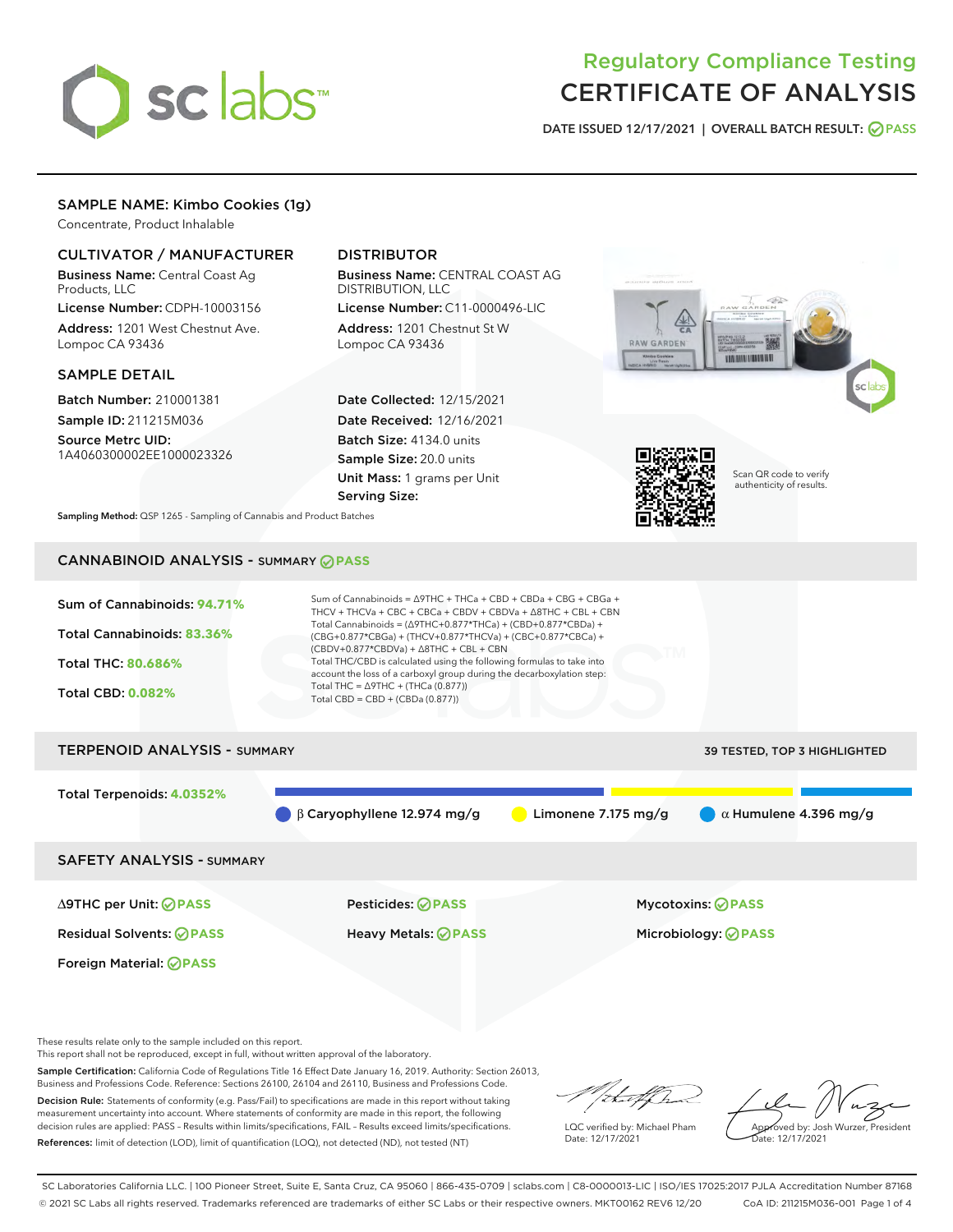



KIMBO COOKIES (1G) | DATE ISSUED 12/17/2021 | OVERALL BATCH RESULT: **● PASS** 

#### CANNABINOID TEST RESULTS - 12/16/2021 2 PASS

Tested by high-performance liquid chromatography with diode-array detection (HPLC-DAD). **Method:** QSP 1157 - Analysis of Cannabinoids by HPLC-DAD

#### TOTAL CANNABINOIDS: **83.36%**

Total Cannabinoids (Total THC) + (Total CBD) + (Total CBG) + (Total THCV) + (Total CBC) + (Total CBDV) + ∆8THC + CBL + CBN

TOTAL THC: **80.686%** Total THC (∆9THC+0.877\*THCa)

TOTAL CBD: **0.082%**

Total CBD (CBD+0.877\*CBDa)

TOTAL CBG: 1.33% Total CBG (CBG+0.877\*CBGa)

TOTAL THCV: 0.34% Total THCV (THCV+0.877\*THCVa)

TOTAL CBC: 0.919% Total CBC (CBC+0.877\*CBCa)

TOTAL CBDV: ND Total CBDV (CBDV+0.877\*CBDVa)

| <b>COMPOUND</b>  | LOD/LOQ<br>(mg/g)          | <b>MEASUREMENT</b><br><b>UNCERTAINTY</b><br>(mg/g) | <b>RESULT</b><br>(mg/g) | <b>RESULT</b><br>(%) |
|------------------|----------------------------|----------------------------------------------------|-------------------------|----------------------|
| <b>THCa</b>      | 0.05/0.14                  | ±22.953                                            | 893.12                  | 89.312               |
| <b>A9THC</b>     | 0.06 / 0.26                | ±0.811                                             | 23.59                   | 2.359                |
| <b>CBGa</b>      | 0.1 / 0.2                  | ±0.75                                              | 14.3                    | 1.43                 |
| <b>CBCa</b>      | 0.07 / 0.28                | ±0.512                                             | 10.48                   | 1.048                |
| <b>THCVa</b>     | 0.07 / 0.20                | ±0.185                                             | 3.88                    | 0.388                |
| <b>CBDa</b>      | 0.02/0.19                  | ±0.027                                             | 0.93                    | 0.093                |
| <b>CBG</b>       | 0.06/0.19                  | ±0.032                                             | 0.80                    | 0.080                |
| $\triangle$ 8THC | 0.1 / 0.4                  | N/A                                                | <b>ND</b>               | <b>ND</b>            |
| <b>THCV</b>      | 0.1/0.2                    | N/A                                                | <b>ND</b>               | <b>ND</b>            |
| <b>CBD</b>       | 0.07/0.29                  | N/A                                                | <b>ND</b>               | <b>ND</b>            |
| <b>CBDV</b>      | 0.04 / 0.15                | N/A                                                | <b>ND</b>               | <b>ND</b>            |
| <b>CBDVa</b>     | 0.03/0.53                  | N/A                                                | <b>ND</b>               | <b>ND</b>            |
| <b>CBL</b>       | 0.06 / 0.24                | N/A                                                | <b>ND</b>               | <b>ND</b>            |
| <b>CBN</b>       | 0.1/0.3                    | N/A                                                | <b>ND</b>               | <b>ND</b>            |
| <b>CBC</b>       | 0.2 / 0.5                  | N/A                                                | <b>ND</b>               | <b>ND</b>            |
|                  | <b>SUM OF CANNABINOIDS</b> |                                                    | 947.1 mg/g              | 94.71%               |

#### **UNIT MASS: 1 grams per Unit**

| ∆9THC per Unit                        | 1120 per-package limit | 23.59 mg/unit   | <b>PASS</b> |
|---------------------------------------|------------------------|-----------------|-------------|
| <b>Total THC per Unit</b>             |                        | 806.86 mg/unit  |             |
| <b>CBD per Unit</b>                   |                        | <b>ND</b>       |             |
| <b>Total CBD per Unit</b>             |                        | $0.82$ mg/unit  |             |
| Sum of Cannabinoids<br>per Unit       |                        | 947.1 mg/unit   |             |
| <b>Total Cannabinoids</b><br>per Unit |                        | $833.6$ mg/unit |             |

| <b>COMPOUND</b>           | LOD/LOQ<br>(mg/g) | <b>MEASUREMENT</b><br><b>UNCERTAINTY</b><br>(mg/g) | <b>RESULT</b><br>(mg/g)                         | <b>RESULT</b><br>(%) |
|---------------------------|-------------------|----------------------------------------------------|-------------------------------------------------|----------------------|
| $\beta$ Caryophyllene     | 0.004 / 0.012     | ±0.4619                                            | 12.974                                          | 1.2974               |
| Limonene                  | 0.005 / 0.016     | ±0.1026                                            | 7.175                                           | 0.7175               |
| $\alpha$ Humulene         | 0.009/0.029       | ±0.1411                                            | 4.396                                           | 0.4396               |
| $\alpha$ Bisabolol        | 0.008 / 0.026     | ±0.1198                                            | 2.244                                           | 0.2244               |
| <b>Myrcene</b>            | 0.008 / 0.025     | ±0.0260                                            | 2.013                                           | 0.2013               |
| Linalool                  | 0.009/0.032       | ±0.0748                                            | 1.969                                           | 0.1969               |
| <b>Terpineol</b>          | 0.016 / 0.055     | ±0.1005                                            | 1.637                                           | 0.1637               |
| Ocimene                   | 0.011 / 0.038     | ±0.0438                                            | 1.366                                           | 0.1366               |
| Fenchol                   | 0.010 / 0.034     | ±0.0465                                            | 1.202                                           | 0.1202               |
| Guaiol                    | 0.009 / 0.030     | ±0.0489                                            | 1.036                                           | 0.1036               |
| trans- $\beta$ -Farnesene | 0.008 / 0.025     | ±0.0293                                            | 0.825                                           | 0.0825               |
| $\beta$ Pinene            | 0.004 / 0.014     | ±0.0094                                            | 0.820                                           | 0.0820               |
| Nerolidol                 | 0.009 / 0.028     | ±0.0438                                            | 0.696                                           | 0.0696               |
| $\alpha$ Pinene           | 0.005 / 0.017     | ±0.0051                                            | 0.598                                           | 0.0598               |
| Caryophyllene<br>Oxide    | 0.010 / 0.033     | ±0.0254                                            | 0.552                                           | 0.0552               |
| Borneol                   | 0.005 / 0.016     | ±0.0115                                            | 0.274                                           | 0.0274               |
| Terpinolene               | 0.008 / 0.026     | ±0.0040                                            | 0.195                                           | 0.0195               |
| Fenchone                  | 0.009 / 0.028     | ±0.0033                                            | 0.112                                           | 0.0112               |
| Camphene                  | 0.005 / 0.015     | ±0.0012                                            | 0.104                                           | 0.0104               |
| Valencene                 | 0.009 / 0.030     | ±0.0061                                            | 0.088                                           | 0.0088               |
| Sabinene Hydrate          | 0.006 / 0.022     | ±0.0013                                            | 0.033                                           | 0.0033               |
| Citronellol               | 0.003 / 0.010     | ±0.0016                                            | 0.032                                           | 0.0032               |
| Geraniol                  | 0.002 / 0.007     | ±0.0005                                            | 0.011                                           | 0.0011               |
| $\alpha$ Terpinene        | 0.005 / 0.017     | N/A                                                | <loq< th=""><th><loq< th=""></loq<></th></loq<> | <loq< th=""></loq<>  |
| $\gamma$ Terpinene        | 0.006 / 0.018     | N/A                                                | <loq< th=""><th><loq< th=""></loq<></th></loq<> | <loq< th=""></loq<>  |
| Sabinene                  | 0.004 / 0.014     | N/A                                                | ND                                              | <b>ND</b>            |
| $\alpha$ Phellandrene     | 0.006 / 0.020     | N/A                                                | ND                                              | <b>ND</b>            |
| 3 Carene                  | 0.005 / 0.018     | N/A                                                | <b>ND</b>                                       | <b>ND</b>            |
| p-Cymene                  | 0.005 / 0.016     | N/A                                                | ND                                              | <b>ND</b>            |
| Eucalyptol                | 0.006 / 0.018     | N/A                                                | ND                                              | <b>ND</b>            |
| (-)-Isopulegol            | 0.005 / 0.016     | N/A                                                | ND                                              | ND                   |
| Camphor                   | 0.006 / 0.019     | N/A                                                | ND                                              | ND                   |
| Isoborneol                | 0.004 / 0.012     | N/A                                                | ND                                              | ND                   |
| Menthol                   | 0.008 / 0.025     | N/A                                                | ND                                              | <b>ND</b>            |
| Nerol                     | 0.003 / 0.011     | N/A                                                | ND                                              | ND                   |
| R-(+)-Pulegone            | 0.003 / 0.011     | N/A                                                | ND                                              | ND                   |
| <b>Geranyl Acetate</b>    | 0.004 / 0.014     | N/A                                                | ND                                              | ND                   |
| $\alpha$ Cedrene          | 0.005 / 0.016     | N/A                                                | ND                                              | ND                   |
| Cedrol                    | 0.008 / 0.027     | N/A                                                | ND                                              | ND                   |
| <b>TOTAL TERPENOIDS</b>   |                   |                                                    | 40.352 mg/g                                     | 4.0352%              |

SC Laboratories California LLC. | 100 Pioneer Street, Suite E, Santa Cruz, CA 95060 | 866-435-0709 | sclabs.com | C8-0000013-LIC | ISO/IES 17025:2017 PJLA Accreditation Number 87168 © 2021 SC Labs all rights reserved. Trademarks referenced are trademarks of either SC Labs or their respective owners. MKT00162 REV6 12/20 CoA ID: 211215M036-001 Page 2 of 4

# TERPENOID TEST RESULTS - 12/17/2021

Terpene analysis utilizing gas chromatography-flame ionization detection (GC-FID). **Method:** QSP 1192 - Analysis of Terpenoids by GC-FID

MEASUREMENT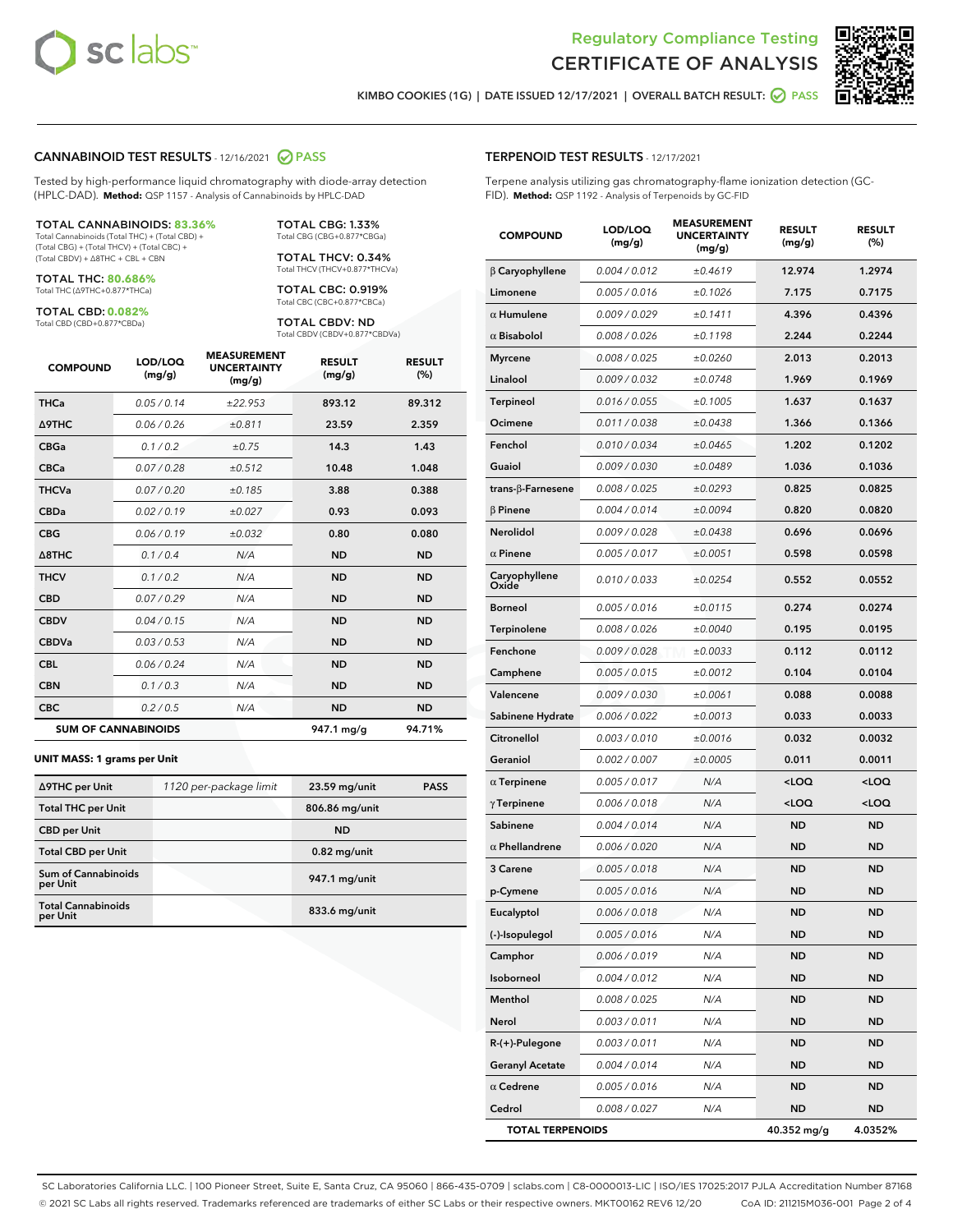



KIMBO COOKIES (1G) | DATE ISSUED 12/17/2021 | OVERALL BATCH RESULT:  $\bigcirc$  PASS

# CATEGORY 1 PESTICIDE TEST RESULTS - 12/17/2021 2 PASS

Pesticide and plant growth regulator analysis utilizing high-performance liquid chromatography-mass spectrometry (HPLC-MS) or gas chromatography-mass spectrometry (GC-MS). \*GC-MS utilized where indicated. **Method:** QSP 1212 - Analysis of Pesticides and Mycotoxins by LC-MS or QSP 1213 - Analysis of Pesticides by GC-MS

| <b>COMPOUND</b>             | LOD/LOQ<br>$(\mu g/g)$ | <b>ACTION</b><br><b>LIMIT</b><br>$(\mu g/g)$ | <b>MEASUREMENT</b><br><b>UNCERTAINTY</b><br>$(\mu g/g)$ | <b>RESULT</b><br>$(\mu g/g)$ | <b>RESULT</b> |
|-----------------------------|------------------------|----------------------------------------------|---------------------------------------------------------|------------------------------|---------------|
| Aldicarb                    | 0.03 / 0.08            | $\geq$ LOD                                   | N/A                                                     | <b>ND</b>                    | <b>PASS</b>   |
| Carbofuran                  | 0.02/0.05              | $>$ LOD                                      | N/A                                                     | <b>ND</b>                    | <b>PASS</b>   |
| Chlordane*                  | 0.03 / 0.08            | $\ge$ LOD                                    | N/A                                                     | <b>ND</b>                    | <b>PASS</b>   |
| Chlorfenapyr*               | 0.03/0.10              | $>$ LOD                                      | N/A                                                     | <b>ND</b>                    | <b>PASS</b>   |
| Chlorpyrifos                | 0.02 / 0.06            | $\ge$ LOD                                    | N/A                                                     | <b>ND</b>                    | <b>PASS</b>   |
| Coumaphos                   | 0.02 / 0.07            | $\ge$ LOD                                    | N/A                                                     | <b>ND</b>                    | <b>PASS</b>   |
| Daminozide                  | 0.02 / 0.07            | $\ge$ LOD                                    | N/A                                                     | <b>ND</b>                    | <b>PASS</b>   |
| <b>DDVP</b><br>(Dichlorvos) | 0.03/0.09              | $\ge$ LOD                                    | N/A                                                     | <b>ND</b>                    | <b>PASS</b>   |
| Dimethoate                  | 0.03/0.08              | $>$ LOD                                      | N/A                                                     | <b>ND</b>                    | <b>PASS</b>   |
| Ethoprop(hos)               | 0.03/0.10              | $\ge$ LOD                                    | N/A                                                     | <b>ND</b>                    | <b>PASS</b>   |
| Etofenprox                  | 0.02 / 0.06            | $\ge$ LOD                                    | N/A                                                     | <b>ND</b>                    | <b>PASS</b>   |
| Fenoxycarb                  | 0.03 / 0.08            | $\ge$ LOD                                    | N/A                                                     | <b>ND</b>                    | <b>PASS</b>   |
| Fipronil                    | 0.03/0.08              | $>$ LOD                                      | N/A                                                     | <b>ND</b>                    | <b>PASS</b>   |
| Imazalil                    | 0.02 / 0.06            | $\ge$ LOD                                    | N/A                                                     | <b>ND</b>                    | <b>PASS</b>   |
| <b>Methiocarb</b>           | 0.02 / 0.07            | $\ge$ LOD                                    | N/A                                                     | <b>ND</b>                    | <b>PASS</b>   |
| Methyl<br>parathion         | 0.03/0.10              | $\ge$ LOD                                    | N/A                                                     | <b>ND</b>                    | <b>PASS</b>   |
| <b>Mevinphos</b>            | 0.03/0.09              | $>$ LOD                                      | N/A                                                     | <b>ND</b>                    | <b>PASS</b>   |
| Paclobutrazol               | 0.02 / 0.05            | $\ge$ LOD                                    | N/A                                                     | <b>ND</b>                    | <b>PASS</b>   |
| Propoxur                    | 0.03/0.09              | $\ge$ LOD                                    | N/A                                                     | <b>ND</b>                    | <b>PASS</b>   |
| Spiroxamine                 | 0.03 / 0.08            | $\ge$ LOD                                    | N/A                                                     | <b>ND</b>                    | <b>PASS</b>   |
| Thiacloprid                 | 0.03/0.10              | $\ge$ LOD                                    | N/A                                                     | <b>ND</b>                    | <b>PASS</b>   |

## CATEGORY 2 PESTICIDE TEST RESULTS - 12/17/2021 @ PASS

| <b>COMPOUND</b>          | LOD/LOQ<br>$(\mu g/g)$ | <b>ACTION</b><br><b>LIMIT</b><br>$(\mu g/g)$ | <b>MEASUREMENT</b><br><b>UNCERTAINTY</b><br>$(\mu g/g)$ | <b>RESULT</b><br>$(\mu g/g)$ | <b>RESULT</b> |
|--------------------------|------------------------|----------------------------------------------|---------------------------------------------------------|------------------------------|---------------|
| Abamectin                | 0.03/0.10              | 0.1                                          | N/A                                                     | <b>ND</b>                    | <b>PASS</b>   |
| Acephate                 | 0.02/0.07              | 0.1                                          | N/A                                                     | <b>ND</b>                    | <b>PASS</b>   |
| Acequinocyl              | 0.02/0.07              | 0.1                                          | N/A                                                     | <b>ND</b>                    | <b>PASS</b>   |
| Acetamiprid              | 0.02/0.05              | 0.1                                          | N/A                                                     | <b>ND</b>                    | <b>PASS</b>   |
| Azoxystrobin             | 0.02/0.07              | 0.1                                          | N/A                                                     | <b>ND</b>                    | <b>PASS</b>   |
| <b>Bifenazate</b>        | 0.01/0.04              | 0.1                                          | N/A                                                     | <b>ND</b>                    | <b>PASS</b>   |
| <b>Bifenthrin</b>        | 0.02/0.05              | 3                                            | N/A                                                     | <b>ND</b>                    | <b>PASS</b>   |
| <b>Boscalid</b>          | 0.03/0.09              | 0.1                                          | N/A                                                     | <b>ND</b>                    | <b>PASS</b>   |
| Captan                   | 0.19/0.57              | 0.7                                          | N/A                                                     | <b>ND</b>                    | <b>PASS</b>   |
| Carbaryl                 | 0.02/0.06              | 0.5                                          | N/A                                                     | <b>ND</b>                    | <b>PASS</b>   |
| Chlorantranilip-<br>role | 0.04/0.12              | 10                                           | N/A                                                     | <b>ND</b>                    | <b>PASS</b>   |
| Clofentezine             | 0.03/0.09              | 0.1                                          | N/A                                                     | <b>ND</b>                    | <b>PASS</b>   |

# CATEGORY 2 PESTICIDE TEST RESULTS - 12/17/2021 continued

| <b>COMPOUND</b>               | LOD/LOQ<br>(µg/g) | <b>ACTION</b><br>LIMIT<br>$(\mu g/g)$ | <b>MEASUREMENT</b><br><b>UNCERTAINTY</b><br>(µg/g) | <b>RESULT</b><br>(µg/g) | <b>RESULT</b> |
|-------------------------------|-------------------|---------------------------------------|----------------------------------------------------|-------------------------|---------------|
| Cyfluthrin                    | 0.12 / 0.38       | 2                                     | N/A                                                | ND                      | <b>PASS</b>   |
| Cypermethrin                  | 0.11 / 0.32       | $\mathbf{1}$                          | N/A                                                | ND                      | <b>PASS</b>   |
| Diazinon                      | 0.02 / 0.05       | 0.1                                   | N/A                                                | ND                      | <b>PASS</b>   |
| Dimethomorph                  | 0.03 / 0.09       | $\overline{2}$                        | N/A                                                | ND                      | <b>PASS</b>   |
| Etoxazole                     | 0.02 / 0.06       | 0.1                                   | N/A                                                | ND                      | PASS          |
| Fenhexamid                    | 0.03 / 0.09       | 0.1                                   | N/A                                                | ND                      | PASS          |
| Fenpyroximate                 | 0.02 / 0.06       | 0.1                                   | N/A                                                | ND                      | <b>PASS</b>   |
| Flonicamid                    | 0.03 / 0.10       | 0.1                                   | N/A                                                | ND                      | <b>PASS</b>   |
| Fludioxonil                   | 0.03 / 0.10       | 0.1                                   | N/A                                                | ND                      | PASS          |
| Hexythiazox                   | 0.02 / 0.07       | 0.1                                   | N/A                                                | <b>ND</b>               | <b>PASS</b>   |
| Imidacloprid                  | 0.04 / 0.11       | 5                                     | N/A                                                | ND                      | <b>PASS</b>   |
| Kresoxim-methyl               | 0.02 / 0.07       | 0.1                                   | N/A                                                | ND                      | <b>PASS</b>   |
| Malathion                     | 0.03 / 0.09       | 0.5                                   | N/A                                                | ND                      | <b>PASS</b>   |
| Metalaxyl                     | 0.02 / 0.07       | $\overline{c}$                        | N/A                                                | <b>ND</b>               | <b>PASS</b>   |
| Methomyl                      | 0.03 / 0.10       | $\mathcal{I}$                         | N/A                                                | <b>ND</b>               | <b>PASS</b>   |
| Myclobutanil                  | 0.03 / 0.09       | 0.1                                   | N/A                                                | <b>ND</b>               | <b>PASS</b>   |
| Naled                         | 0.02 / 0.07       | 0.1                                   | N/A                                                | ND                      | <b>PASS</b>   |
| Oxamyl                        | 0.04 / 0.11       | 0.5                                   | N/A                                                | ND                      | PASS          |
| Pentachloronitro-<br>benzene* | 0.03 / 0.09       | 0.1                                   | N/A                                                | ND                      | <b>PASS</b>   |
| Permethrin                    | 0.04 / 0.12       | 0.5                                   | N/A                                                | <b>ND</b>               | <b>PASS</b>   |
| Phosmet                       | 0.03 / 0.10       | 0.1                                   | N/A                                                | <b>ND</b>               | <b>PASS</b>   |
| Piperonylbu-<br>toxide        | 0.02 / 0.07       | 3                                     | N/A                                                | ND                      | <b>PASS</b>   |
| Prallethrin                   | 0.03 / 0.08       | 0.1                                   | N/A                                                | <b>ND</b>               | <b>PASS</b>   |
| Propiconazole                 | 0.02 / 0.07       | 0.1                                   | N/A                                                | ND                      | <b>PASS</b>   |
| Pyrethrins                    | 0.04 / 0.12       | 0.5                                   | N/A                                                | ND                      | PASS          |
| Pyridaben                     | 0.02 / 0.07       | 0.1                                   | N/A                                                | ND                      | <b>PASS</b>   |
| Spinetoram                    | 0.02 / 0.07       | 0.1                                   | N/A                                                | ND                      | PASS          |
| Spinosad                      | 0.02 / 0.07       | 0.1                                   | N/A                                                | ND                      | PASS          |
| Spiromesifen                  | 0.02 / 0.05       | 0.1                                   | N/A                                                | <b>ND</b>               | <b>PASS</b>   |
| Spirotetramat                 | 0.02 / 0.06       | 0.1                                   | N/A                                                | ND                      | <b>PASS</b>   |
| Tebuconazole                  | 0.02 / 0.07       | 0.1                                   | N/A                                                | ND                      | PASS          |
| Thiamethoxam                  | 0.03 / 0.10       | 5                                     | N/A                                                | ND                      | <b>PASS</b>   |
| Trifloxystrobin               | 0.03 / 0.08       | 0.1                                   | N/A                                                | <b>ND</b>               | <b>PASS</b>   |

SC Laboratories California LLC. | 100 Pioneer Street, Suite E, Santa Cruz, CA 95060 | 866-435-0709 | sclabs.com | C8-0000013-LIC | ISO/IES 17025:2017 PJLA Accreditation Number 87168 © 2021 SC Labs all rights reserved. Trademarks referenced are trademarks of either SC Labs or their respective owners. MKT00162 REV6 12/20 CoA ID: 211215M036-001 Page 3 of 4